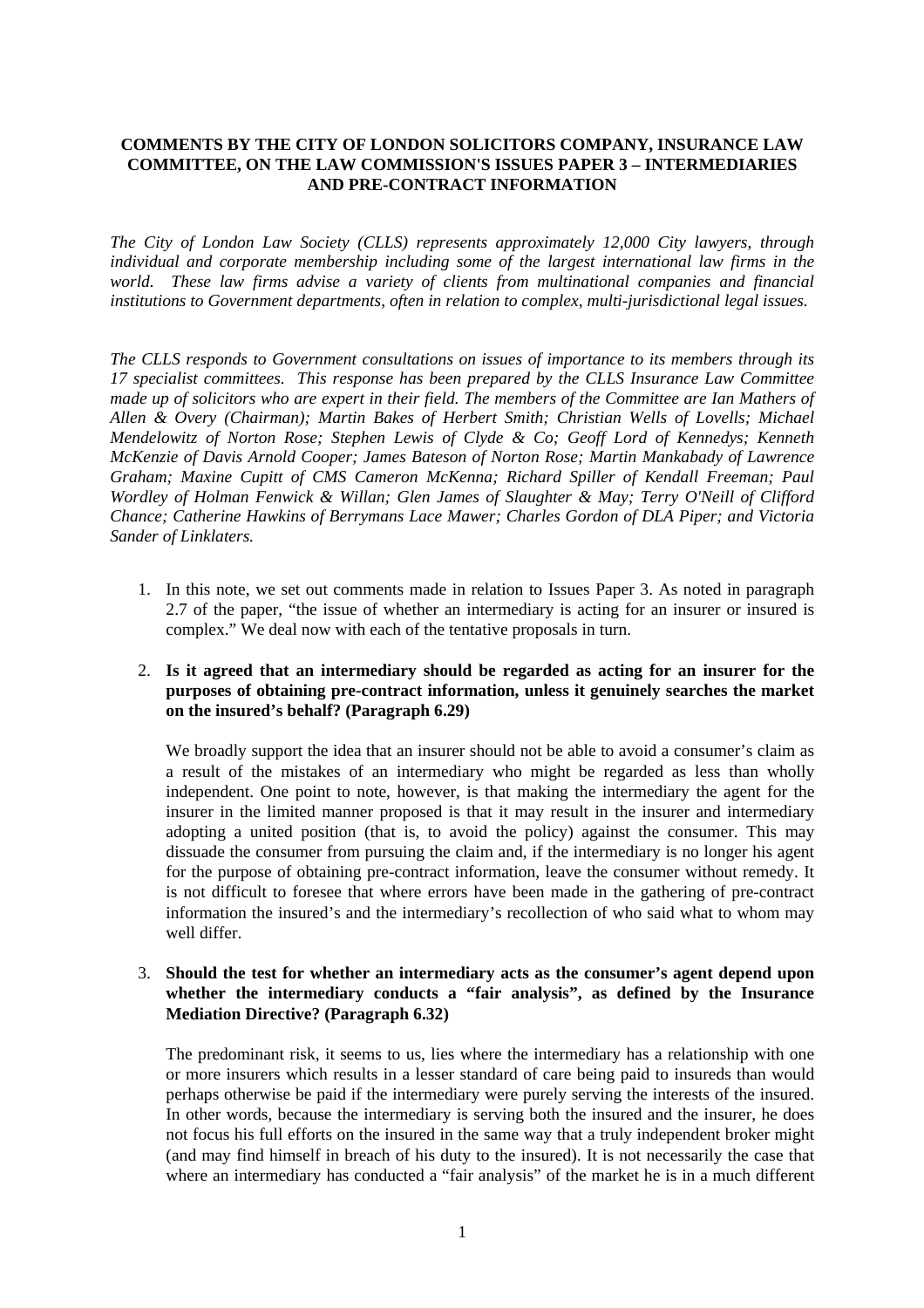position to that of a "tied" agent. It is perfectly possible for an intermediary to conduct a "fair analysis" of a niche market, whilst having a binding authority from each insurer in that market. Indeed, it is perhaps likely that the "standard product" consumer market will continue to be dominated by direct writers and "white-labelled" providers. Niche intermediaries could have an important role but are also likely to have close ties to insurers.

We wonder whether the more appropriate approach is to have a rebuttable presumption that the intermediary is the insurer's agent where either:

- (a) the intermediary has the power to issue cover on behalf of the insurer without reference, in general (that is ignoring specific risks or limits that require reference to the insurer), to the insurer; or
- (b) the intermediary is a single or multi-tied agent.

## 4. **Is any additional protection necessary when consumers have been given bad advice about completing proposal forms by intermediaries who are not subject to FSA regulation? (Paragraph 6.34)**

We do not see any need for additional protection because consumers will be adequately protected under our proposed approach in paragraph 3. Whether travel agents and retailers should be subject to some or all of the FSA's rules is a separate issue.

## 5. **Is it agreed that an intermediary who would normally be regarded as acting for the insurer in obtaining pre-contract information remains the insurer's agent while completing a proposal form? (Paragraph 6.39)**

In principle, we agree with this proposal. However, our comments in paragraph 2 regarding the potential detriment to consumers apply equally here.

## 6. **Is it agreed that the insured's signature on an erroneous proposal form should not be taken as conclusive evidence of the insured's honesty or lack of care in the way that a proposal form was completed? (Paragraph 6.50)**

We would not seek to change the law in relation to this issue. We do not believe that a signed proposal form is, as the law currently stands, conclusive evidence as to the insured's honesty or lack of care. We would allow the ordinary rules of evidence to continue to establish:

- (a) whether statements made in a proposal form are in fact attributable to the insured; and
- (b) if that is established, the state of mind (i.e. whether innocent, negligent or fraudulent) of the insured in making those statements.

# 7. **We welcome views on whether there are any reasons to preserve section 19 (b) for consumer insurance. If so, should a breach grant the insurer a right in damages against the intermediary? (Paragraph 6.54)**

We support the retention of section 19(b) with insurers having a sole remedy of damages against the intermediary.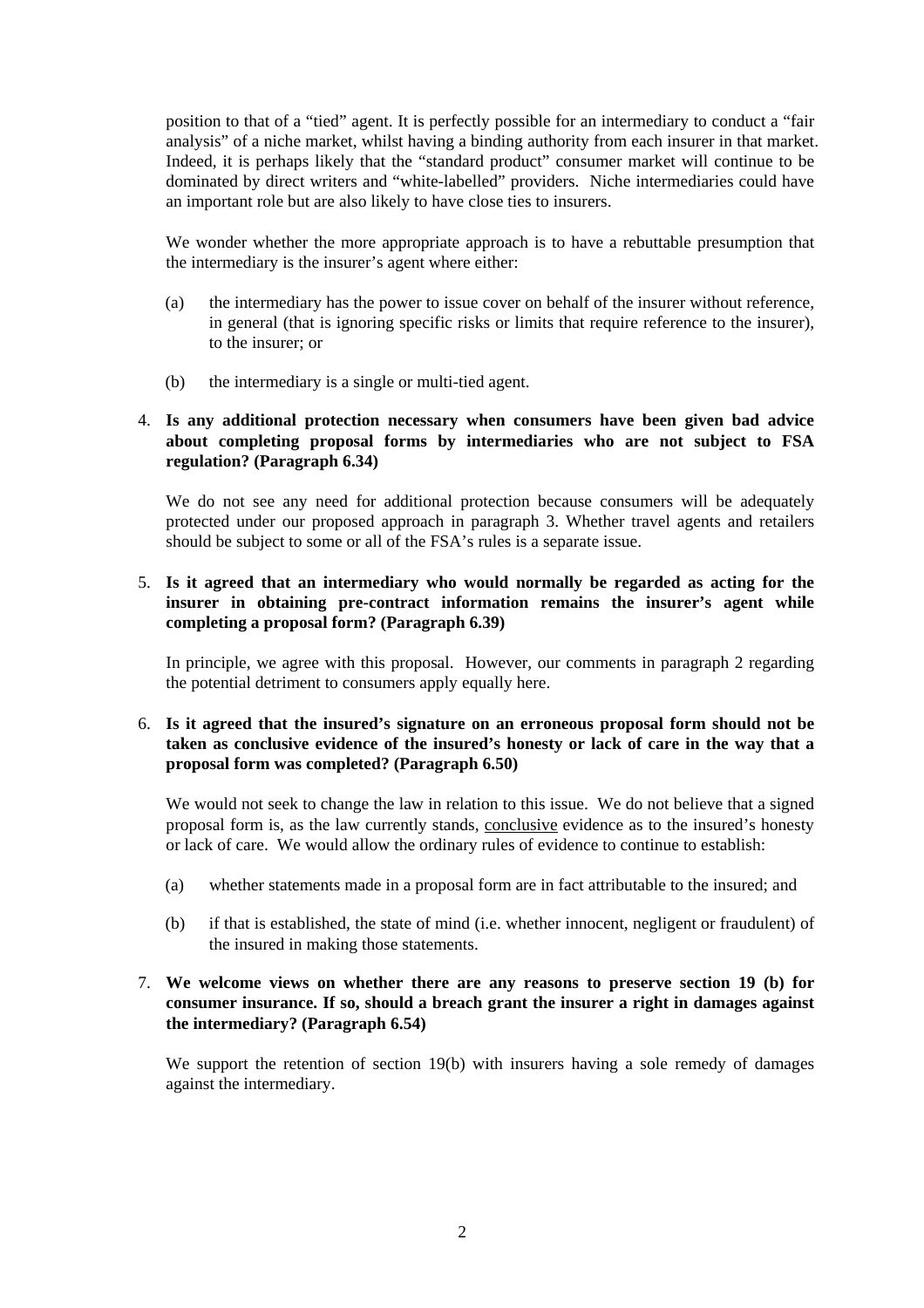8. **We ask whether section 19(a) of the Marine Insurance Act 1906 should cease to apply in consumer cases, so that the agent to insure would have no duty to disclose matters other than those which the consumer is bound to disclose in response to the questions asked by the insurer. (Paragraph 6.57)**

We support the position that section 19 (a) should cease to apply in consumer cases.

- 9. **If there are reasons to preserve an extended duty under section 19(a):**
	- **(1) Should the remedy lie in damages against the intermediary, rather than in avoidance against the insured?**
	- **(2) Should any information given in confidence by a third party be excepted from the scope of the duty?**
	- **(3) Should the duty be curtailed to information received in the course of the relevant transaction? (Paragraph 6.58)**

We have no comments on the basis of our response at paragraph 8 above.

10. **Is it agreed that the tentative proposal made in respect of tied agents in the consumer market should apply equally to tied agents who deal with small businesses? (Paragraph 7.8)**

We support this proposal.

## 11. **It is agreed that for other businesses, the issue of whom an intermediary is acting for in respect of disclosure issues should be left to the common law? (Paragraph 7.9)**

The distribution of commercial insurance is a dynamic industry and our tentative view is that the law must retain its flexibility to address the relationships that develop. The fact that an intermediary may in one and the same transaction be agent for insured and insurer is a matter which reflects the commercial reality of the market place and whilst it may result in uncomfortable, conflicting duties, those conflicts are perhaps best resolved or managed, in non-small business insurance at least, through intermediaries, insureds and insurers contracting on a basis freely agreed amongst themselves.

## 12. **Should the tentative proposals made in paragraph 6.39 and 6.49 [6.50?] apply to business insurance? (Paragraph 7.11)**

In business insurance we do not, on balance, consider that any express statutory provision should be made in the context of the position of the intermediary in relation to completion of the proposal form. We would leave that issue to be decided by the common law. Prudent insureds, insurers and intermediaries will, no doubt, seek to provide for this issue in their contractual relationships.

Our comments (at 6 above) in relation to the application of the ordinary rules of evidence apply equally to business insurance.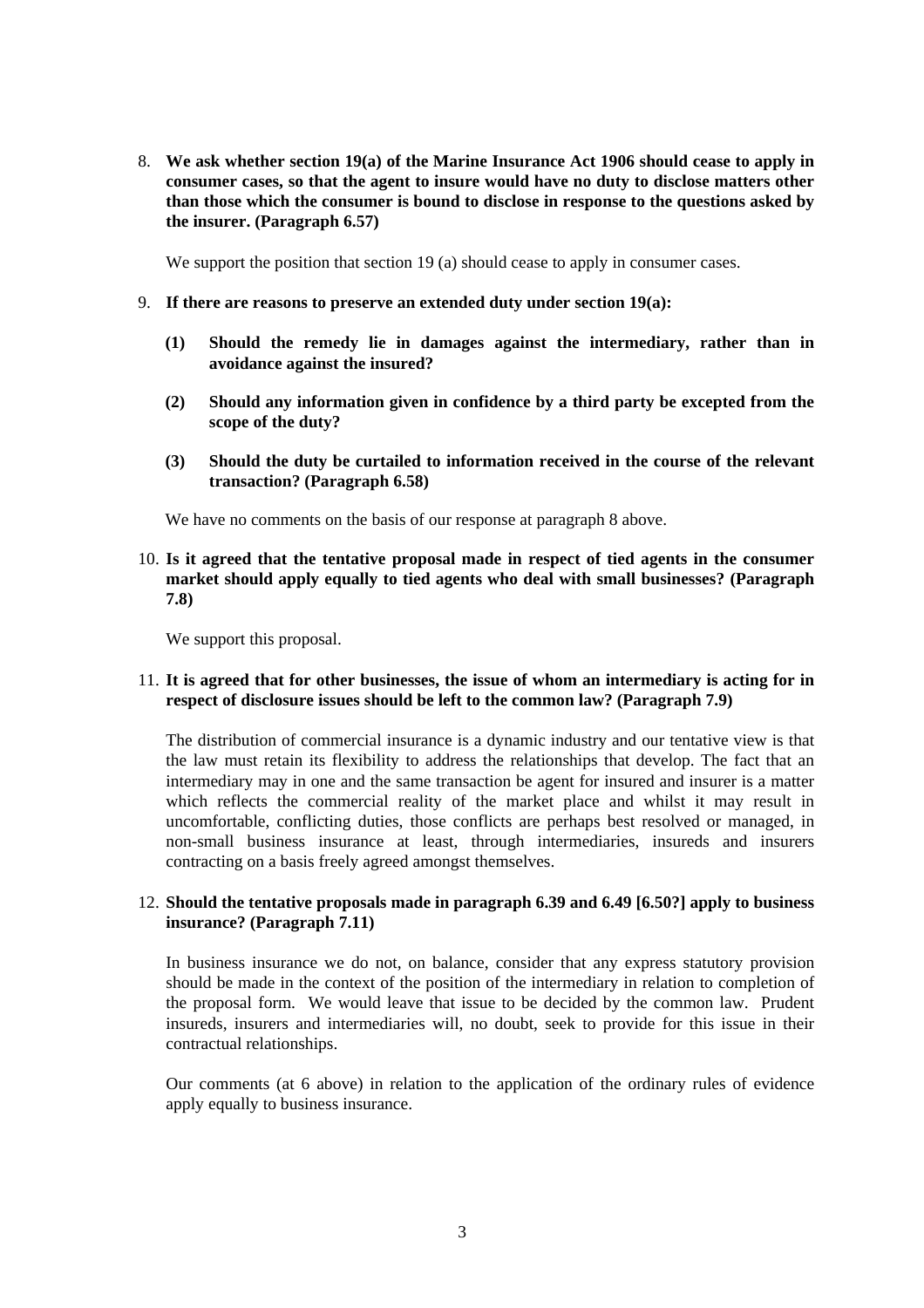### 13. **We ask:**

# **(1) Is it agreed that where a broker breaches section 19(a), the insurer should no longer be entitled to avoid the policy against the insured. Instead should a remedy lie against the broker in damages?**

The crux of this issue is whether the commercial insurance market is better served by allowing insurers to pursue intermediaries for breach of a statutory obligation or preserving the current position which, assuming insurers have successfully avoided the policy, requires insureds to pursue their agents for breach of duty. On the one hand, it seems to us (in theory at least) that shifting the burden of pursuing the intermediary might cause insurers to increase premium rates: their financial risk would be increased by the proposal, as they could not be certain to recover in damages the full amount of the claim that they would have already paid. Further, it might be argued that there is no reason why insurance should be treated differently from any other agency situation where the agent causes his principal loss as a result of his acts or omissions.

On the other hand, it could be argued that insurers are better placed to sue intermediaries and the commercial risk facing insureds is significantly greater than that facing insurers. The whole rationale for insurance is to provide indemnity when it is most needed (to enable, for example, a building to be rebuilt) and that insureds should not be financially prejudiced due to the acts or omissions of their agents.

On balance, we agree that there should be a sole remedy of damages available to insurers against the broker.

## **(2) If so, should the right to damages apply whenever insurance contracts are placed within the UK, or only where the contract is subject to the law of a part of the UK?**

This is a difficult issue. On balance, we are of the view that the right to damages should apply where the insurance contract is subject to the law of a part of the UK. It may leave an insurer who agrees to a "non-UK" governing law clause without remedy, but that is likely to be a preferable outcome (insurers will after all be able to take advice on a case by case basis) to the extra-territorial effect (and potential conflicts of law issues) that are likely to result from the other alternative.

## **(3) Should producing brokers be obliged to pass relevant information up the chain to the placing broker?**

Yes. The disclosure of material facts is critical to the underwriting of insurance risk and underpins pricing. However, the placing broker should not be liable for the default of a producing broker; and we agree that the precise extent of the obligation requires careful consideration.

## **(4) Should the law specifically state that an intermediary is not required to disclose information given to it in confidence by a third party? (Paragraph 7.20)**

On the face of it this appears to be correct and attractive. Our concern though is that intermediaries may turn to it all too frequently as a defence.

Further, such a blanket approach could result in inappropriate outcomes. Suppose, for example, that a proposed insured, in the course of providing his broker, A, with